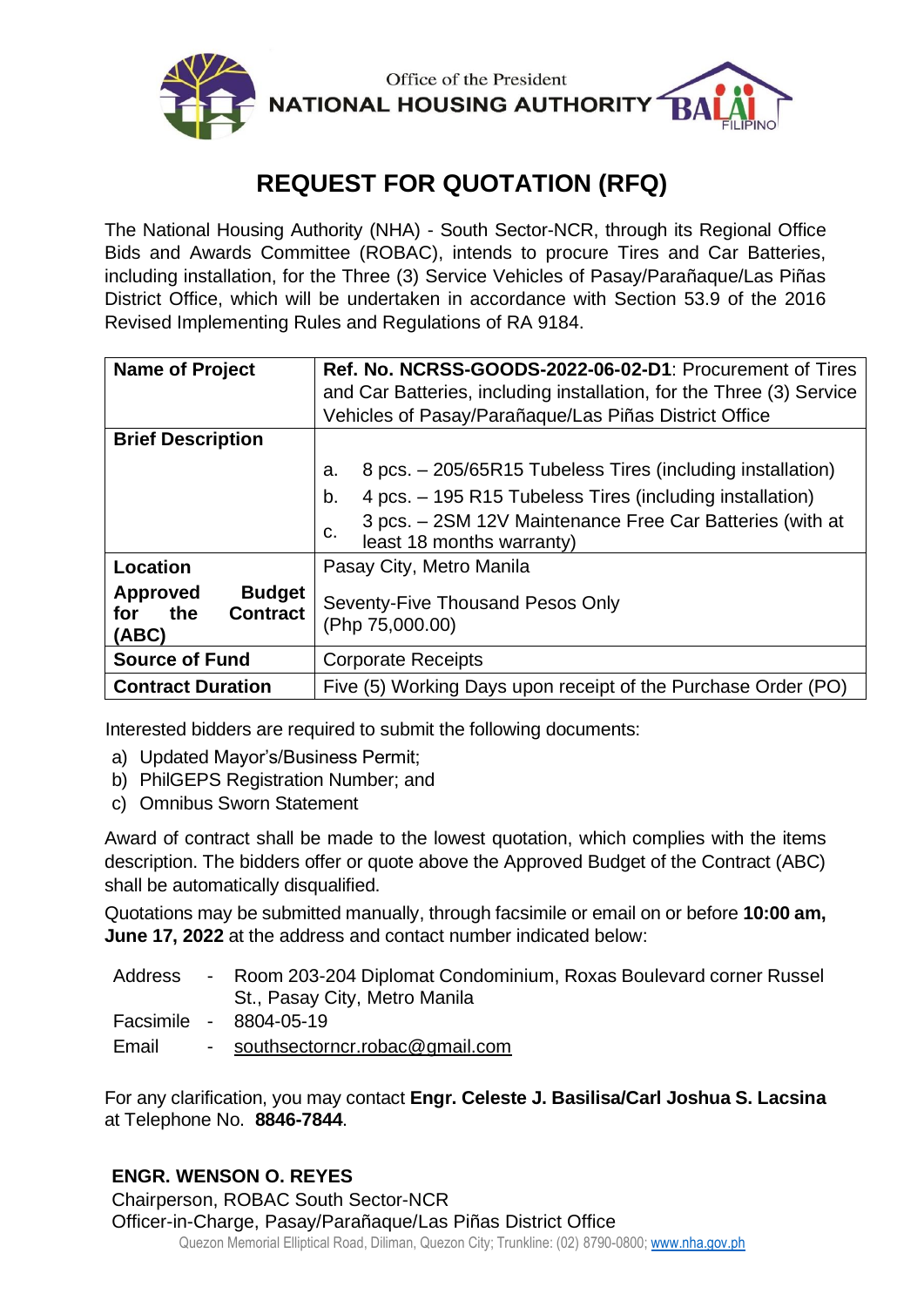|       | ! Instructions:                                   |  |
|-------|---------------------------------------------------|--|
| (1)   | Accomplish this RFQ correctly and accurately.     |  |
| l 191 | Do not alter the contents of this form in any way |  |

**(2) Do not alter the contents of this form in any way.**

**(3) Failure to comply with any of the requirements will disqualify your quotation.**

**(4) Failure to follow these instructions will disqualify your entire quotation.**

After having carefully read and accepted the terms and conditions in the Request for Quotation, hereunder is our quotation/s for the item/s as follows:

|                                                     | <b>Procurement Project</b>                        | <b>Approved Budget for the Contract</b> |           |                |  |  |
|-----------------------------------------------------|---------------------------------------------------|-----------------------------------------|-----------|----------------|--|--|
|                                                     | Procurement of Tires and Car Batteries, including | Seventy-Five Thousand Pesos Only        |           |                |  |  |
| installation, for the Three (3) Service Vehicles of |                                                   | (Php 75,000.00)                         |           |                |  |  |
| Pasay/Parañaque/Las Piñas District Office           |                                                   |                                         |           |                |  |  |
| No.                                                 |                                                   | <b>Compliance</b>                       |           | <b>Remarks</b> |  |  |
|                                                     | <b>Item Description</b>                           | Yes                                     | <b>No</b> |                |  |  |
| <b>Specifications</b>                               |                                                   |                                         |           |                |  |  |
|                                                     | 8 pcs. - 205/65R15 Tubeless Tires                 |                                         |           |                |  |  |
|                                                     | (including installation)                          |                                         |           |                |  |  |
| 2                                                   | 4 pcs. - 195 R15 Tubeless Tires                   |                                         |           |                |  |  |
|                                                     | (including installation)                          |                                         |           |                |  |  |
|                                                     | 3 pcs. - 2SM 12V Maintenance Free                 |                                         |           |                |  |  |
| 3                                                   | Car Batteries (with at least 18 months            |                                         |           |                |  |  |
|                                                     | warranty)                                         |                                         |           |                |  |  |
| <b>Delivery</b>                                     |                                                   |                                         |           |                |  |  |
| Place: Pasay City, Metro Manila<br>a.)              |                                                   |                                         |           |                |  |  |
| b.)                                                 | Period/Duration: Five (5) Working Days            |                                         |           |                |  |  |
|                                                     | upon receipt of the Purchase Order (PO)           |                                         |           |                |  |  |
| *********nothing follows*********                   |                                                   |                                         |           |                |  |  |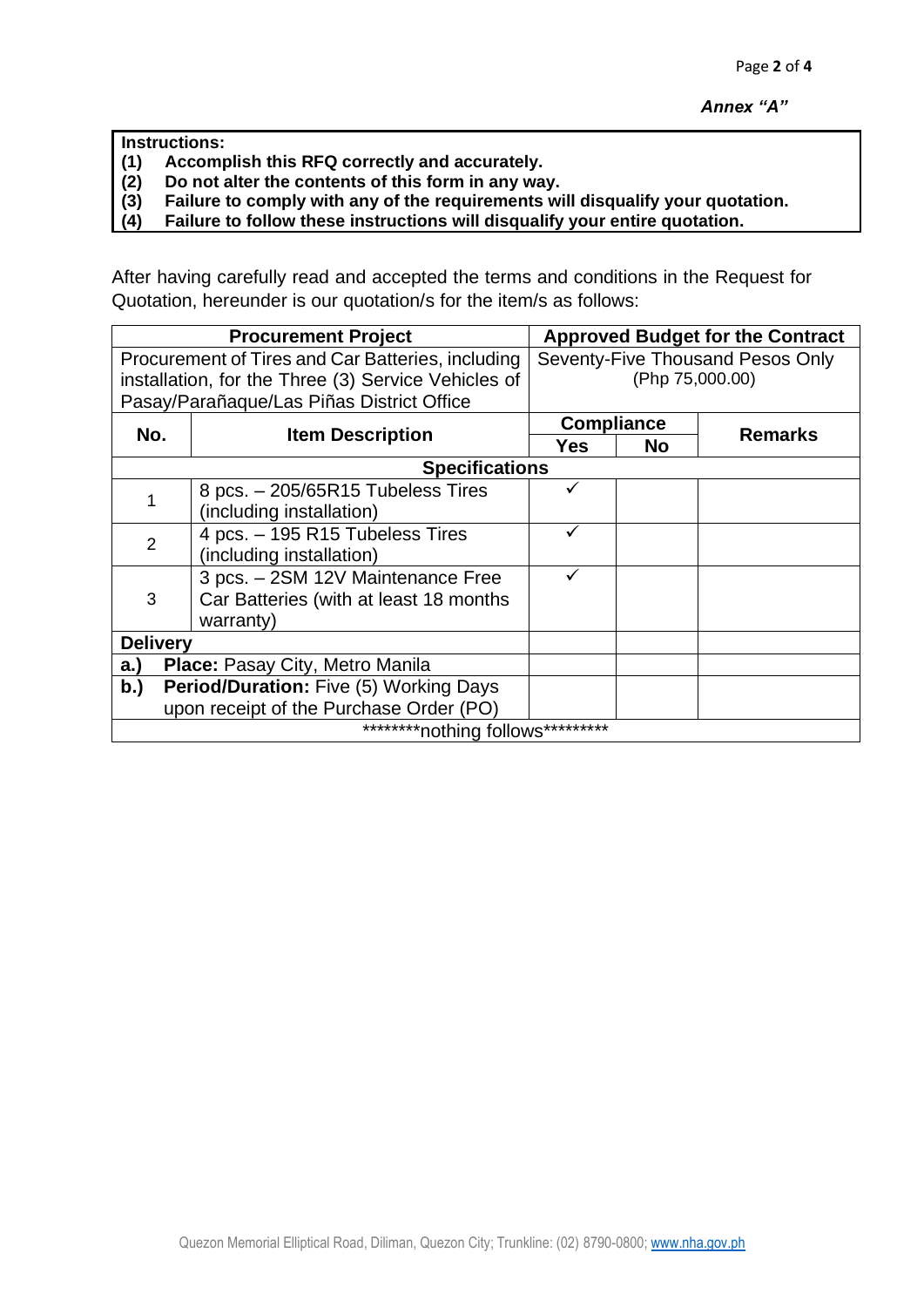# **Company Name**

# **Company Address**

#### **TIN Number**

| <b>YOUR QUOTATION</b>                                                           |          |                             |                                                                                 |          |                                                      |  |  |
|---------------------------------------------------------------------------------|----------|-----------------------------|---------------------------------------------------------------------------------|----------|------------------------------------------------------|--|--|
| <b>Summary of Approved Budget</b>                                               |          |                             | <b>Offered Quotation</b>                                                        |          |                                                      |  |  |
| <b>Item</b>                                                                     | Quantity | <b>Total Price</b><br>(Php) | Item                                                                            | Quantity | <b>Total Price</b><br>(Php)<br>(inclusive<br>of VAT) |  |  |
| 205/65R15 Tubeless Tires<br>(including installation)                            | 8 pcs    | 38,400.00                   | 205/65R15 Tubeless Tires<br>(including installation)                            | 8 pcs    |                                                      |  |  |
| 195 R15 Tubeless Tires<br>(including installation)                              | 4 pcs    | 19,200.00                   | 195 R15 Tubeless Tires<br>(including installation)                              | 4 pcs    |                                                      |  |  |
| 2SM 12V Maintenance<br>Free Car Batteries (with at<br>least 18 months warranty) | 3 pcs    | 17,400.00                   | 2SM 12V Maintenance<br>Free Car Batteries (with at<br>least 18 months warranty) | 3 pcs    |                                                      |  |  |
| <b>Total ABC (in Php)</b>                                                       |          | 75,000.00                   | <b>Total Offered Quotation (in Php)</b>                                         |          |                                                      |  |  |